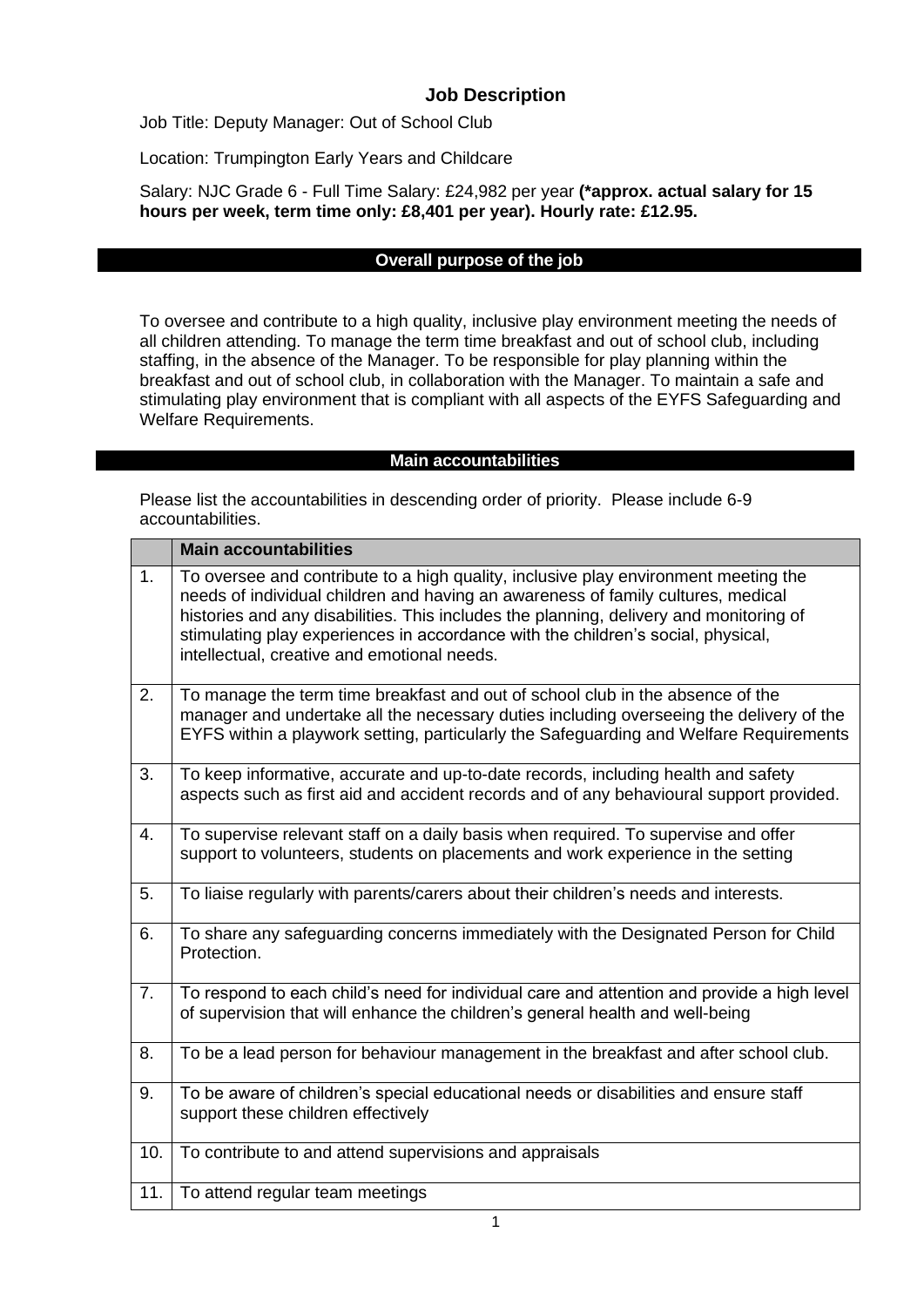| 12. | To liaise and work in partnership with other agencies, both statutory and voluntary,<br>where appropriate                                 |
|-----|-------------------------------------------------------------------------------------------------------------------------------------------|
| 13. | To attend any conferences, training events or meetings as identified by the Manager and<br>to keep up to date with current good practice. |
| 14. | To adhere to the group's policies and code of practice on confidentiality                                                                 |
| 15. | To perform any other duties as deemed necessary by the Manager.                                                                           |

*This job description is not an exhaustive list of duties and the post holder will be required to undertake any other reasonable duties discussed and directed by the line manager.*

#### **Safeguarding commitment**

We are committed to safeguarding and promoting the welfare of children and young people/vulnerable adults. We require you to understand and demonstrate this commitment.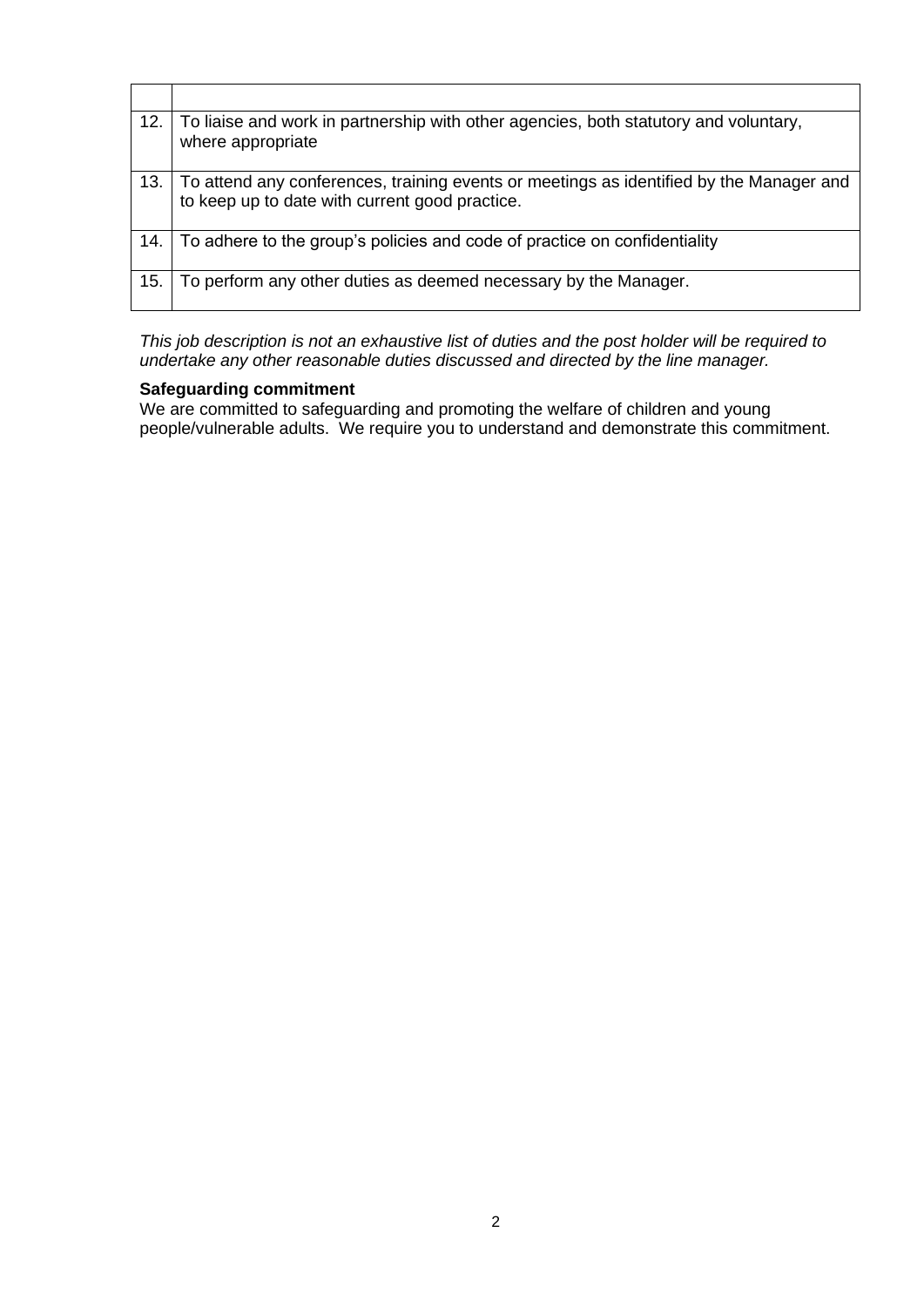## **Person Specification**

### **Qualifications, knowledge, skills and experience**

Minimum level of qualifications required for this job

| <b>Qualifications Required</b>                                                                                  | <b>Subject</b>                                    | <b> Essential/</b><br><b>Desirable</b> |
|-----------------------------------------------------------------------------------------------------------------|---------------------------------------------------|----------------------------------------|
| NVQ Level 3 or above                                                                                            | Early Years, Playwork, Childcare or<br>equivalent | Essential                              |
| GCSE Grade C or above or<br>equivalent (if required within<br>Early Years or Childcare<br>qualification gained) | <b>English and Maths</b>                          | Essential                              |
| <b>Child Protection training</b>                                                                                | <b>Current Basic Child Protection Training</b>    | Desirable                              |
| <b>First Aid Training</b>                                                                                       | <b>Current Paediatric First Aid Training</b>      | Desirable                              |

Minimum levels of knowledge, skills and experience required for this job

| <b>Identify</b>                                                                                                                                                                                 | <b>Describe</b>                                                                                                                  | Essential/<br><b>Desirable</b> |
|-------------------------------------------------------------------------------------------------------------------------------------------------------------------------------------------------|----------------------------------------------------------------------------------------------------------------------------------|--------------------------------|
| Knowledge                                                                                                                                                                                       |                                                                                                                                  |                                |
| <b>Early Years Foundation Stage</b><br><b>Statutory Framework</b>                                                                                                                               | A good knowledge and understanding of the<br>Early Years Foundation Stage,<br>Safeguarding and Welfare Statutory<br>Requirements | Essential                      |
| The Play Environment                                                                                                                                                                            | A good knowledge and understanding of<br>what contributes a high quality, inclusive<br>play environment                          | Essential                      |
| Legislation                                                                                                                                                                                     | Knowledge of relevant health and safety,<br>early years and safeguarding legislation                                             | Essential                      |
| <b>Skills</b>                                                                                                                                                                                   |                                                                                                                                  |                                |
| Ability to build good partnership<br>working relationships with staff<br>within the setting and in the wider<br>organisation and other<br>professionals                                         |                                                                                                                                  | Essential                      |
| Ability to communicate the need for<br>quality and continuous<br>improvement, and influence good<br>practice through own example                                                                |                                                                                                                                  | Essential                      |
| Ability to support the development<br>of staff through regular discussion<br>and team meetings which<br>encourage two way communication<br>and sharing of ideas and<br>expectations             |                                                                                                                                  | Essential                      |
| Ability to communicate in a variety<br>of ways, verbally and in writing,<br>and with people at all levels, and<br>adopts a communication method<br>appropriate for the listener or<br>audience. |                                                                                                                                  | Essential                      |